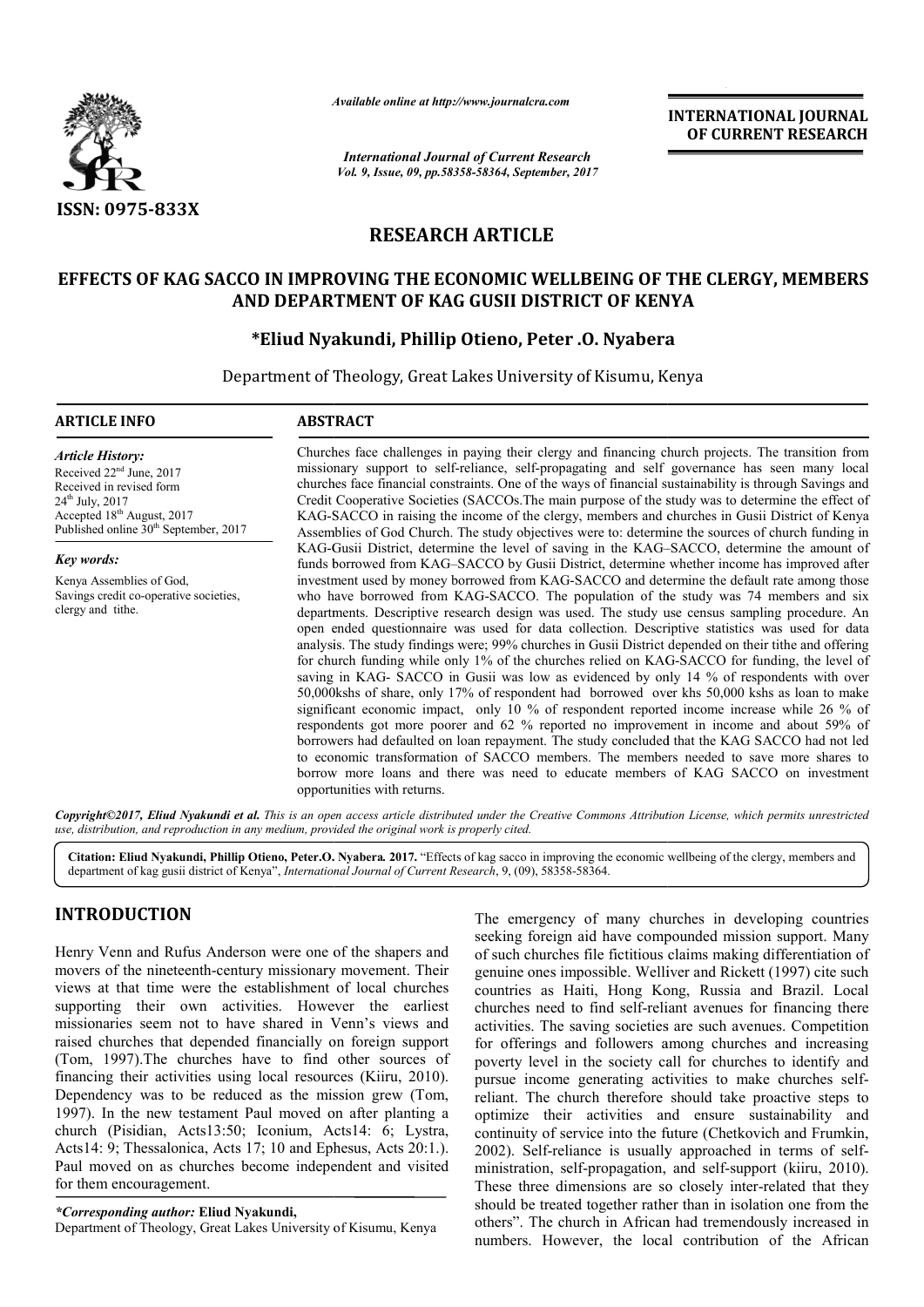Church does not seem to have kept pace with the growth in population and structures. To this day, the African Church still looks up to many agencies of the Western Church for heavy financial inputs towards the building of churches, seminaries, convents, youth centres, and schools, and towards the ongoing formation of priests, sisters, catechists, and other agents of evangelization. For the church in Africa to succeed, there should be mobilization of resources. With less funding the church needs to identify alternative sources of funding (Kiiru. 2010). The church needs to mobilize internal resource within its membership to support the clergy and build churches. This is the place of church based saving societies.

### **The Problem of the study**

Financial sustainability is critical for church growth and development. Henry Venn had envisaged scenario in which local churches were to be established in lines of selfsupporting, self-governing and self-propagating. The earliest missionaries raised self-support from their home countries to plant churches and mission station. They thought burdening locals with raising support for local evangelism and building churches will have prevented the spread of the gospel. The local Christians had no financial responsibility. The concept of reliance on foreign support was built from the time. When the foreign missionaries left there was huge gap in financing the support for local clergy and construction of churches and other facilities. The study intends to analyze the effects of the saving scheme on the earnings of the clergy and local churches. The study will examine Gusii district of Kenya Assemblies of God The area will represent scenario of church support after foreign missionaries handed church leadership to local clergy and administration.

#### **Purpose of the Study**

The purpose of the study was to establish the effects of KAG SACCO in raising the income of the clergy, members and department in Gusii and Nyansa Districts of Kenya Assemblies of God.

## **Objectives of the study**

The Objectives of the Study are to;

- Determine sources of KAG church funds
- Determine the level of savings in KAG SACCO in Gusii district
- Determine whether members and churches have borrowed money to invest in income generating church projects.
- Determine whether the clergy and members income has improved after getting loans from the SACCO
- Determine the rate of defaulting in loan repayment among members of KAG SACCO.

## **Theoretical Framework**

Liberation theologians have advanced the view of the involvement of the church as the basis for addressing poverty in the society. This view is supported by Mugambi (1999), Theuri (1994), Getui (2001) and Bujo (1988). The emphasize the church the involvement of the church in the economic welfare of people. The study used the human development theory to assess the extent to which KAG SACCO has used its

divine role to improve the economic welfare of the clergy, members and local churches. Using this model the church will make the clergy, members and local churches become dependent on their own resources.

#### **Literature Review**

**Sources of Church Funding:** The church in Africa has experienced a dramatic growth in the last 30 years is faced with a resource crisis. Many churches would like to have adequate trained personnel such evangelists, pastors, deacons but are not able to generate enough local resources to undertake this very important task. There is a need to build churches, clinics, and resource centers as well as to equip lay people for their role in the ministry. Unfortunately churches in Africa are made to believe that they must go to the churches in the West to beg for these resources in order to take advantage of the many emerging opportunities before them (Kitawi and Irungu, 2015). This has created the culture of dependency among the churches of Africa. Indigenous or independent African churches have demonstrated that the Church in Africa can be self-reliant. Many of these churches started without any visible support from the outside and have continued to grow and expand their mission strategies. They have localized their ministries and indigenized their polity to the extent that they have become in real terms "a place to feel at home". They proved that there are enough local resources to support their work. They have shown that it is when people feel a sense of "ownership" that they are willing to give themselves to the task ahead, including full support of the Church's ministries. In Kenya a few of these successful churches are the African Brotherhood Church, African Christian Church and Schools, African Interior Church and the National Independent Church of Africa (Nzuve, 2013). On the opposite end many mission churches are still struggling financially after the foreign missionaries had transferred authority to the local clergy and some instances many projects funded by foreign missions and were handed to local management have since stalled. This calls for local funding mobilization.

There are also missionary founded churches which have realized that they would never come of age if they hold on the support of mother churches in the western world. One way of establishing their identity and recognizing their strength is to strive to do things in their own way. In this way churches identify their areas of concern and raise resources to meet those felt needs. The self-hood of the church in Africa will depend largely on an adequate strategy for self-reliance. For when people truly own their own process they support it fully with all their resources (bahme *et al* 2009). The Presbyterian church operates the Presbyterian foundation a business company in Kenya that is in almost all sector of the economy such as education, health, real estate and hospitality industries (P.C.EA, 2013). Similarly, the Anglican Church in Kenya operates business through the church commission of Kenya in which it has investments in real estate, hospitality, and education sectors (Nzuve, 2013). Yet many mission and independent churches continue to rely of foreign support.The Mennonite church was putting up a mult-million building within the central business district in Nairobi city, the catholic church has a mult-million shilling plaza in the centre of Nairobi that rakes in millions of shillings for the church, The Presbyterian church own a beach hotel in Mombasa while an indigenous church called Jesus is a live ministries is building a facility that will among other things host a five star hostel in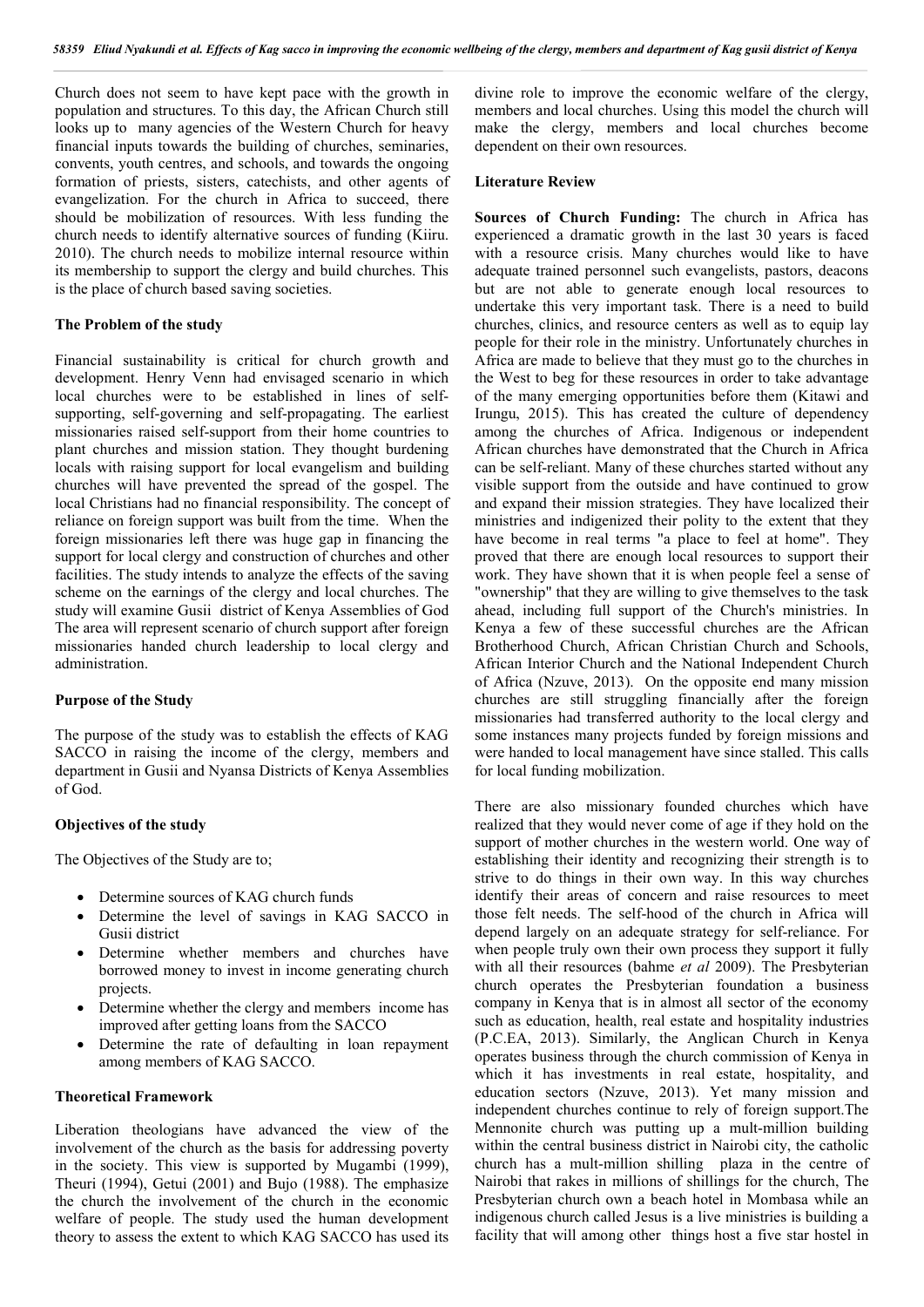the centre of Nairobi city. Local fundraising is one of the ways of raising local resources but this method can be tiring to the congregation (Kiiru, 2012). For more sustainable ways of funding co-operative credit societies are encouraged. The Catholic Church has various income generating activities that bring income such as real estate, learning institutions and hospitals (Miracle of the rosay mission, 2013). Therefore churches need to diversify sources of their income for selfsustainability

Nzuve (2013) examined the application of diversification strategy at the Anglican church of Kenya. The study established that ACK church has mult-business which are supported by mult-structures . This businesses were created to generate profits to support church activities and future growth of the church. Yet the ACK church face challenges financial challenges financing its core function. The catholic church has complex structure that engage in business for the financial sustainability of the church.(Miracle of the rosary mission, 2013). The church has set up agencies that conduct business and raise funds such as CAFOD (England and Wales) TROCAIRE (Ireland) and MISEREOR (England). The business is also intended to affect the economic and social lives of the community it serves. The national council of churches of Kenya has recognized the importance of economic improvement for churches. The council has developed a business plan under the plan, the council operates a chain of affordable resort and conference facilities(known as jumuia resorts).The council has also ventured in medical hospital and is laying ground for jumuia schools. The council also operates rent geared properties. This is geared towards making the council financially self-sustaining and self-reliant.(NCCK progress report, 2014).

### **The Benefits of Membership of SACCO'S**

SACCO'S role is to promote economic interest of their member by offering them an opportunity for accumulating savings and pay reasonable interest without risk on such savings. It creates source of funds from which it can afford the loan to its members in need by making loans for productive and provident purposes are fair and reasonable values of interest and with easy terms or repayment, continuously educate members on how savings can be made on regular basis and the wise use of their savings and loans (Kabuga and Batarinyebwa, 1995). The church should encourage members to join the SACCO's to benefit from resource mobilization. Through savings capital will be accumulated leading to investments and hence economic development and selfreliance. There will be asset accumulation and rise in standards of living (Lipsey and Chritel, 1995). Dependency should be discouraged in the society so that individuals can mobilize themselves and produce good and services for themselves (Cheruiyot, Kime li and ogendo, 2012). The role of SACCO is to promote economic interest of their members and in particular to engage in income generating activities by borrowing loans at reasonable interest and investing the funds for income. The KAG-SACCO is intended to improve the income of the clergy, members and churches. The SACCO makes available loans at fair interest and easy terms of repayment. The study intends to analyse the effects of the SACCO in improving the earnings of the clergy and churches as away of making the self-reliant financially.

The church is expected to provide solutions to myriad of social-economic issues facing the society. The offertory may not provide sufficient resource to address the economic issues even within the church. Therefore alternative ways of financing especially through self-mobilization of resources (Monrose, 2012). The saving and credit co-operative society provide an avenue for church resource mobilization. The Presbyterian church had for long received foreign aid until 1970's when they requested not to be given any more aid and instead launched " Fostering sustainability and minimizing dependency in mission finances". Within five years the church was able to support it's ministers, build churches and plant more churches. (P.C.E.A, 2013). Kitawi and Irungu (2015) examined how church businesses promote sustainability of the church. The study focused on two churches in Nairobi: Christ is the answer ministries and Methodist church. The study found out that church businesses contributed to the sustainability. However the study recommended that the church should not lose its function of preaching the gospel of Christ to focus on income generating activities.

## **Investments on funds from SACCO'S**

Churk (2015) focused on the socio economic contributions of muvikima saccos on improving rural live hood in makungu ward in Tanzania and the challenges facing murikima saccos on improving rural live hood in the sturdy area. The findings revealed that murikima Sacco had little contribution in supporting business. Some respondents reported that their fate after joining Sacco had even worsened compared to the time before they joined the saccos. The respondents identified stringent loan repayment as a challenge. It was revealed that the Sacco had made them to become slaves of repaying loan on time, while their businesses were not better off. The study of KAG SACCOS loans will reveal whether the lives of members had improved. The saving societies are intended to offer an alternative to improving the desirable situation among low income earners. They are intended to enable member save and borrow funds to improve their well being. The members are encouraged to invest in income generating activities (Cheruiyot, Kimeli and Ogendo, 2012). In certain cases SACCOS have minimal effects improvement in the lives of member (Churk, 2015). A study of KAG SACCO may reveal the impact of SACCO in economic welfare of members.

Ayiemba (2015) examined the influence of Anglican church of Kenya activities on poverty alleviation. The study revealed that the quality of life and economic wellbeing of members had improved because of income generating activities engineered by the church. Among the activities the church engaged include: health, education, employment and small scale selfemployment activities. The assemblies of God SACCO is intended to enable members access funds to improve their economic welfare. Currently no study has been done on the effects of KAG- SACCO in improving the economic wellbeing of members.

### **Defaulting on SACCO'S Loans**

Amin *et al* (2003) noted that microfinance is not considered by beneficiaries to be an effective and powerful tool for poverty eradication. Due to law circulation of money members fail to meet their economic goals and at the same time fail to repay their loans on time. Lack of entrepreneurial skills may result in members' mis allocating their own loans. Churk (2015) on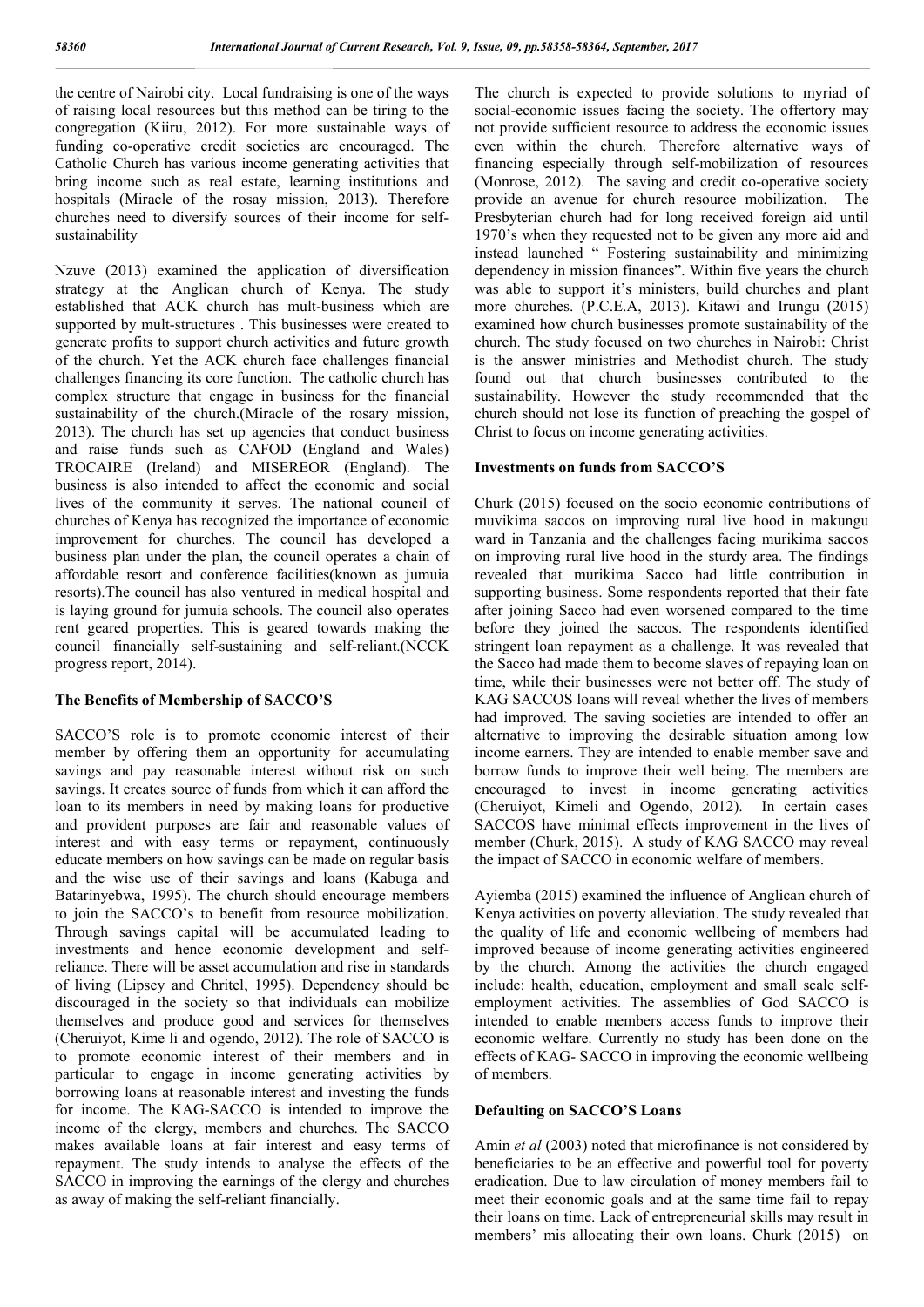contributions of savings and credit cooperative society on improving rural live hood in makungu ward iringa found that majority of SACCOS members failed to repay their loan due to high dependency on agriculture sector which is not promising as it depend on rainfall availability and it is seasonal. The study concluded that members of the SACCOS had benefited minimally from their investment.

The key qualification to acquire SACCO loan is capacity to repay the loan plus interest in time (MUCCOBs, 2005). Komba (2003) had revealed that low loan repayment in rural areas was due to non salaried nature of the beneficiaries of loans. This argument was supported by Lwakatare (2004) who reported poor loan repayment and high delinquency. The KAG- church does not have central payment policy for clergy. Loan repayment is based on goodwill which is a high risk loan advancement. A study of KAG-SACCO may reveal loan repayment challenges facing the SACC.

# **MATERIALS AND METHODS**

### **Research Design**

The study used descriptive research design (Gall and Borg, 1996, Kisilu, Kombo and Tromp 2006).The design enabled the examination of the effects of KAG-SACCO on the economic wellbeing of clergy, members and departments of KAG church in Gusii district of KAG- church.

#### **Table 1.The Population of the Study**

| Kag-presbyteries | Persons | Churches Department |
|------------------|---------|---------------------|
| Nyamira          |         |                     |
| Masaba           |         |                     |
| Chache           | 24      |                     |
| Gusii central    |         |                     |
| Gusii south      |         |                     |
| Nyamache         | 12      |                     |
| Nyacheki         | 15      |                     |
| Etago            |         |                     |
| Total            | 74      |                     |

Source. KAG SACCO offices

#### **Population of the Study**

The population of the study was 74 members, 5 churches and 2 departments of KAG-SACCO located in 8 presbyteries in Kisii and Nyamira Counties. In research where the study the study is concerned with a very small population below 100 complete census is recommended (Mugenda and Mugenda, 2003). Therefore the study used complete census of all the clergy, churches and members of KAG SACCO in Gusii district of assemblies of God

## **Sample and sampling techniques**

The study used census sampling procedure because the population was less 100 respondents (Mugenda and Mugenda 2003).

## **Data analysis procedures**

Data collected from the field was first coded into research questions and objectives. Quantitative data was analyzed by use of descriptive statistics

# **DATA ANALYSIS, INTERPRETATION AND PRESENTATION**

#### **Sources of Church Funding**

The study sought to establish the sources of the church funding in KAG Gusii District, Kenya. The response rate from the field was recorded as shown in the Table 2.

| Table 2. Sources of Church Funding in Gusii District |               |  |
|------------------------------------------------------|---------------|--|
|                                                      | of KAG Church |  |

| Frequency (f) | Percentage $(\% )$ |
|---------------|--------------------|
| 80            | 99                 |
| 80            | 99                 |
| 80            | 99                 |
| 01            |                    |
|               |                    |

Source; Field Data (2015).

The study observed that most Kenya assemblies of God clergy and members in Gusii District got capital through tithes, offerings and savings which represented a percentage of (99%) while 1 (1%) got their capital from Sacco's .This was due to lack of sufficient savings to secure loans from Sacco's. Local fundraising is one of the ways of raising local resources but this method can be tiring to the congregation (Kiiru, 2012). Church financial stability is critical in its capacity to be selfsupporting, self-governing and self-propagating. Paul the apostle raised funds for the churches planted by him. Money was raised in one church to support the mission work of another church (acts 11:29-30, Galatians 2; 10, Romans 15:2). If the clergy and the members do not save enough funds to guarantee higher loans they are likely to borrow less tha may not change their economic status.

### **Determining the Level of Savings in KAG SACCO**

The study sought to establish from the study the number of shares members have in KAG Sacco. The response was recorded as shown in Table 3.

| <b>Table 3. Shares in KAG-Sacco</b> |  |  |  |
|-------------------------------------|--|--|--|
|-------------------------------------|--|--|--|

| Number of shares | Frequency (f) | Percentage $(\% )$ |
|------------------|---------------|--------------------|
| 1000-10,000      | 08            | 10                 |
| 10,001-20,000    | 08            | 10                 |
| 20,001-30,000    | 19            | 24                 |
| 30,001-40,000    | 20            | 25                 |
| 40,001-50,000    | 15            | 19                 |
| 50,001-60,000    | 11            | 14                 |
| Total            | 81            | 100                |

Source; Field Data (2015)

Table 4.2 shows the number of shares in KAG Sacco. 8 (10%) of the respondents agreed that they had the number of shares in the Sacco that is between 1000- 10,000, other 8 respondents also agreed that they had number of shares in the Sacco that is between 10,001-20,000 which represented a percentage of  $10\%$ , 19 (24%) gave a response that they had shares of 20,001-30,000, 20 (25%) of the respondents had 30,001-40,000 shares in the Sacco, 15 (19%) of the respondents had 40,001- 50,000 shares and 11 (14%) gave a response that they had 50,001- 60,000 shares in the Sacco. This indicates that the majority of the respondents had shares between 30,001-40,000.Members are allowed to borrow funds based on the numbers of shares saved.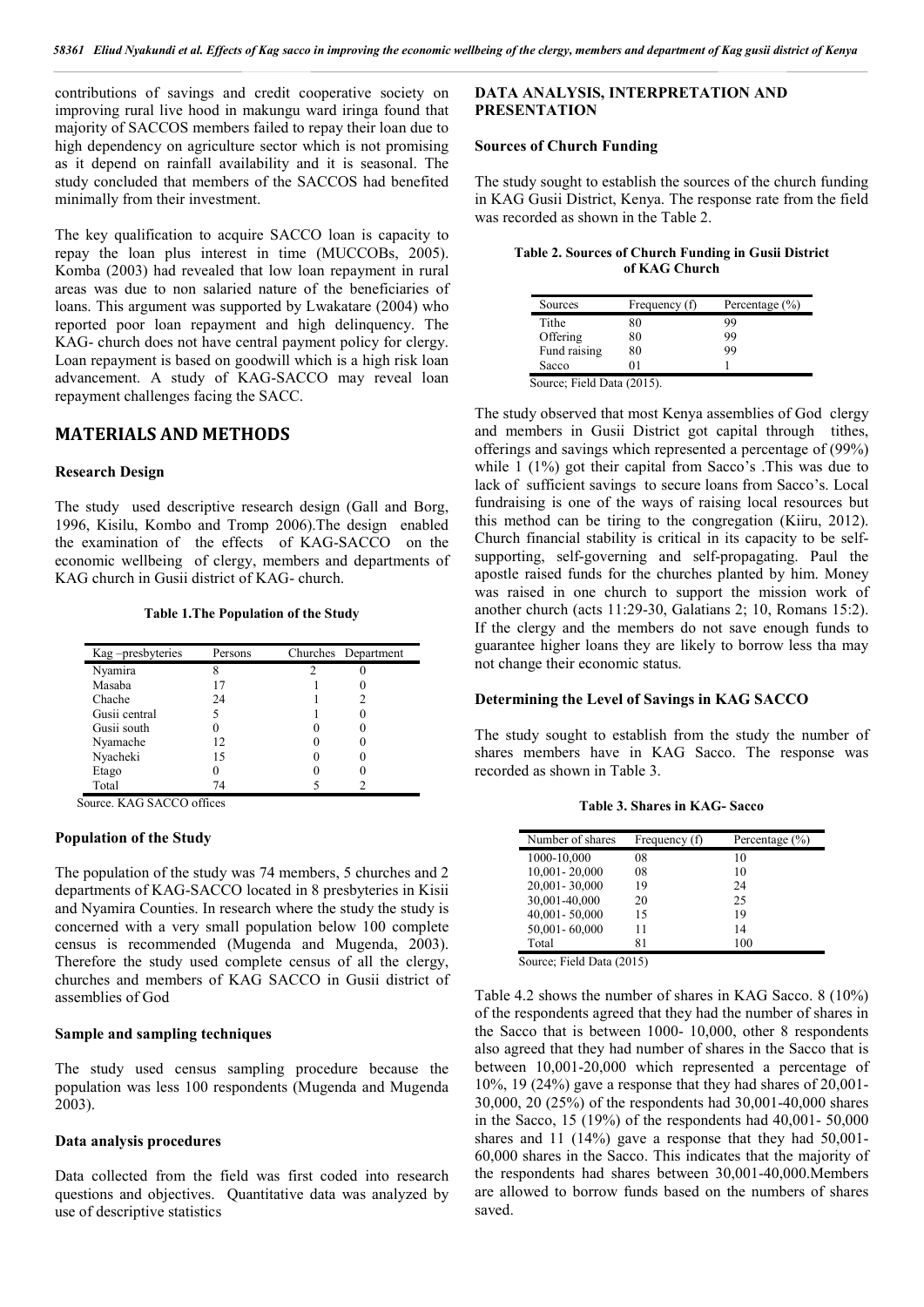# **Amount of Loan Borrowed from the KAG SACCO**

The study sought to the average amount of loan borrowed in KAG Sacco. The response was recorded as shown in table 4.3

**Table 4. Amount of Loan Borrowed from the KAG SACO**

| of<br>Amount            | Loan | Frequency (f) | Percentage $(\% )$ |
|-------------------------|------|---------------|--------------------|
| Borrowed from the Sacco |      |               |                    |
| 1000-10,000             |      | 05            | 6                  |
| 10,001-20,000           |      | 11            | 14                 |
| 20,001-30,000           |      | 20            | 25                 |
| 30,001-40,000           |      | 15            | 19                 |
| 40,001-50,000           |      | 16            | 20                 |
| 50,001 and above        |      | 14            | 17                 |
| Total                   |      | 81            | 100                |

Source; Field Data (2015)

Table 4.3 shows the amount of loan borrowed from the Sacco. 5 (6%) of the respondents agreed that they borrow amount of loan ranging between 1000- 10,000, 11 respondents agreed that they borrow amount of loan ranging between 10,001-20,000 which represented a percentage of 14%, 20 (25%) gave a response that they borrow amount of loan ranging between 20,001- 30,000, 15 (19%) of the respondents they borrow amount of loan ranging between 30,001-40,000 in the Sacco, 16 (20%) of the respondents they borrow amount of loan ranging between 40,001- 50,000 and 14 (17%) gave a response that they borrow amount of loan of 50,001 and above from the Sacco. The key qualification to acquire SACCO loan is capacity to repay the loan plus interest in time (MUCCOBs, 2005). From table 4.3, it isobserved that the amount of loans being borrowed is insignificant to make great impact in the lives of borrowers.

# **Type of Investment From SACCO Borrowing**

The study sought to establish from the study the type of investments clergy, members and departments were involved in. The response was recorded as shown in Table 5.

**Table 5. Type of Investment**

| Type of Investment                                    | Frequency (f) | Percentage $(\% )$ |
|-------------------------------------------------------|---------------|--------------------|
| Those who invested in income<br>generating activities | 50            | 62                 |
| Those who invested in non<br>income activities        | 20            | 25                 |
| Those who invested in real 11<br>estate as land.      |               | 14                 |
| Total                                                 | 81            | 100                |

The table above shows the type of investment that was done in Kenya assemblies of God in Gusii District. 62% of the respondents agreed that they invested in income generating activities, 25% of the respondents invested in non- income activities and 14% of the response agreed that they invested in real estate as land. This indicates that the majority of the respondents invested in income generating activities and this influence performance and growing of members, clergy and the departments in the Kenya assemblies of God. The members are encouraged to invest in income generating activities ( Cheruiyot, Kimeli and Ogendo, 2012).They are intended to enable member save and borrow funds to improve their well being returns. The quality of life and economic wellbeing of members improve because of income generating activities engineered by the church.

## **Level of Income Increase after Borrowing from KAG SACCO**

The study sought to establish from the study the level of income increase. The response was recorded as shown in table 6.

| level of income increase | Frequency (f) | Percentage $(\% )$ |
|--------------------------|---------------|--------------------|
| Income increased         |               |                    |
| Not increased            | 50            | 62                 |
| Got more poorer          |               | 26                 |
| Total                    |               | 100                |

Source; Field Data (2015)

Table 6. above indicates that 10 (12%) of the respondents agreed that as they borrowed loan their level of income increased, 50 respondents which represents (62%) indicated that the level of income decreased as they were loaned, 21 (26%) gave a response that they got more poorer when as they were taking the loans. This indicates that the majority of the respondents were not benefiting from the loans given instead life was still tough for them because of the high interest rates to repay the loan in the Sacco. The result indicates that majority of respondents had not benefited nor their economic status improved by the SACCO loans, This is contrary to study by cheruiyot *et al* (2012) which found out that 76% of respondents agreed that their lives had improved economically from the SACCO loans. Kitawi (2015) found that 54 % of respondents indicated that income from business units did not result in achieving financial sustainability of churches. The churches were found to rely more on tithes and offering .Muwanga (2012) had found out that farmers had little information on investment opportunities with higher returns.The finding indicate that the presence of the SACCO hasn't translated to economic sustainability of the majority of the members of the SACCO.

## **Defaulters Rates among KAG SACCO Members in KAG Gusii District**

The study sought to establish from the study the failure to repay loans in time. The response was recorded as shown in table 7

**Table 7. Defaulters Rates among KAG SACCO Members in KAG Gusii District**

| Defaulters                | Frequency (f) | Percentage $(\% )$ |
|---------------------------|---------------|--------------------|
| Stopped loan repayment    |               |                    |
| Defaulted a few months    | 43            | 53                 |
| Up to date payment        | 33            | 41                 |
| Total                     |               | 100                |
| Source: Field Data (2015) |               |                    |

Table 4.4 shows loan repayment in KAG Sacco. 5 (6%) of the respondents agreed that they had stopped loan repayment, 43 (53%) of the respondents had defaulted a few months, 33 (41%) of the respondents had updated their payment. This indicates that the majority of the respondents had defaulted a few months. KAG SACCO should not entertain defaulters in accessing loans from even other institutions, the Sacco also need to be aware of the members who are out to take loans with the intention of not repaying them even when they are in a position to pay off the debt obligations. The KAG should be keen on loan recovery strategies and introduce collateral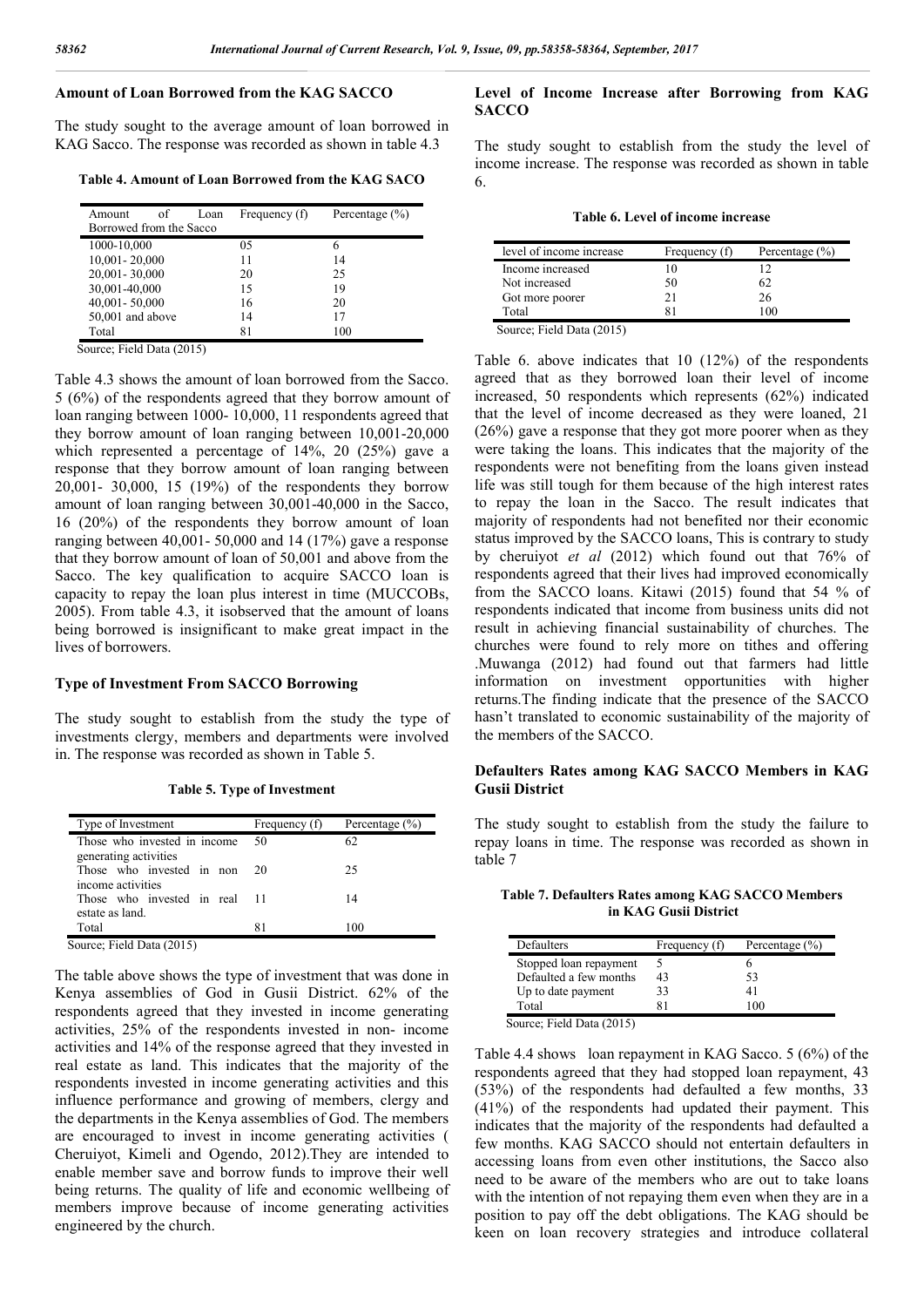securities as a way of eliminating or reducing loan defaulting. Failure to repay loan may lead to the collapse of the SACCO.

#### **Reasons for Not Repaying Loans**

The study sought to establish from the study the reasons for not repaying loans. The response was recorded as shown in Table 8.

#### **Table 8. Reasons for Not Repaying Loans**

| reasons for not repaying loans  | Frequency (f) | Percentage $(\% )$ |
|---------------------------------|---------------|--------------------|
| Amount taken too high           | 40            |                    |
| High interest rates             | 03            |                    |
| Investment in nonprofit venture | 20            | 25                 |
| Lack of skills                  | 18            | 22                 |
| Total                           |               | -00                |

Source; Field Data (2015)

Table 4.7 shows the reasons for not repaying loans in KAG Sacco. 40 (49%) of the respondents agreed that they had taken too high amount of the loan, 3 (4%) respondents agreed that the loan in KAG had high interest rates,25% of the respondents said that investment in nonprofit ventures was a reason for not repaying loans, 18 (22%) they lacked skills for repaying loans. This indicates that the majority of the respondents agreed that the reason for not repaying their loans it's because the amount taken are too high. The paying off debt reduces the borrowers risks, it removes the chance of letting the loan last longer than it should and continually to accruing interest or of defaulting or missing repayment. Those who can pay off more quickly benefit from lower total interest charges and obviously spend less time in debt. Komba (2003) had revealed that low loan repayment in was due to non salaried nature of the beneficiaries of loans. This argument was supported by Lwakatare (2004) who reported poor loan repayment and high delinquency. Loan repayment is based on goodwill which is high risk loan advancement.

# **SUMMARY OF FINDINGS, CONCLUSION AND RECOMMENDATION**

#### **Summary of Findings**

The study findings were. The study observed that most Kenya assemblies of God clergy and members in Gusii District got capital through tithes and offerings which represented a percentage of (99%) while 1 (1%) got their capital from Sacco's .This was due to lack of sufficient savings to secure loans from Sacco's. On the amount of share, 8 (10%) of the respondents agreed that they had the number of shares in the Sacco that is between 1000- 10,000, other 8 respondents also agreed that they had number of shares in the Sacco that is between 10,001-20,000 which represented a percentage of  $10\%$ , 19 (24%) gave a response that they had shares of 20,001-30,000, 20 (25%) of the respondents had 30,001-40,000 shares in the Sacco, 15 (19%) of the respondents had 40,001- 50,000 shares and 11 (14%) gave a response that they had 50,001- 60,000 shares in the Sacco. On type of investments, 62% of the respondents agreed that they invested in income generating activities, 25% of the respondents invested in non- income activities and 14% of the response agreed that they invested in real estate as land. This indicates that the majority of the respondents invested in income generating activities and this influence performance and growing of members, clergy and the departments in the Kenya assemblies of God.

On income increase after loan borrowing, 10 (12%) of the respondents agreed that as they borrowed loan their level of income increased, 50 respondents which represents (62%) indicated that the level of income decreased as they were loaned, 21 (26%) gave a response that they got more poorer when as they were taking the loans. This indicates that the majority of the respondents were not benefiting from the loans given instead life was still tough for them because of the high interest rates to repay the loan in the Sacco. On loan repayment in KAG Sacco. 5 (6%) of the respondents agreed that they had stopped loan repayment, 43 (53%) of the respondents had defaulted a few months, 33 (41%) of the respondents had updated their payment. This indicates that the majority of the respondents had defaulted a few months.

#### **Conclusions to the study**

### **The study Conclusion was based on Research Question as follows**

Majority of clergy and members of KAG SACCO depended on tithe and offering as source of funding of their activities. The purpose of the SACCO was increase funding options for churches. Relying on tithe and offering will not improve the economic well-being of the clergy and the purpose of creation of the KAG SACCO is defeated. More than half of the respondents had share below 30000 Kenya shillings. Given that borrowing from KAG SACCO depended on amount of share it is concluded that the clergy and members of SACCO had no saved sufficient share to guarantee the higher loans to make an economic difference in their economic wellbeing. On where the borrowed loans were invested 62 % of respondents sampled said the funds were invested in income activities. The intention of SACCO is to improve the economic well-being of the clergy. However given the low investment level of share saved , the amount of loans borrowed was low. Low borrowing was unlikely to improve the income of borrowers. The clergy and other members of the SACCO should increase saving to benefit from higher loans. On increase of income after borrowing 62 % of respondents indicated that their income had decreased after borrowing. These findings run contrary to the intention of SACCO to improve the income of the clergy and other members of SACCO. Higher interest rate were cited as cause of low earning from the loans borrowed. On loan repayment, 5% said they had stopped loan repayment and 43 % had defaulted on loan repayment on. This about half of those who borrowed loans. This was a worrying trend threatening the very existence of SACCO which relies on loan repayment. The KAG SACCO should find ways of recovering such advanced loans.

#### **Recommendations from the Study**

The following recommendations were made from the study

- The clergy and other members of the Kag Sacco be encouraged to move away from dependency on tithe and offering for funding to Kag Sacco. The Sacco has more money
- The members of Kag Sacco should be encouraged to increase shares in the Sacco to enable them access more loans that can generate higher returns
- Kag Sacco members to be taught on how to identify investment ventures that can give returns. This will